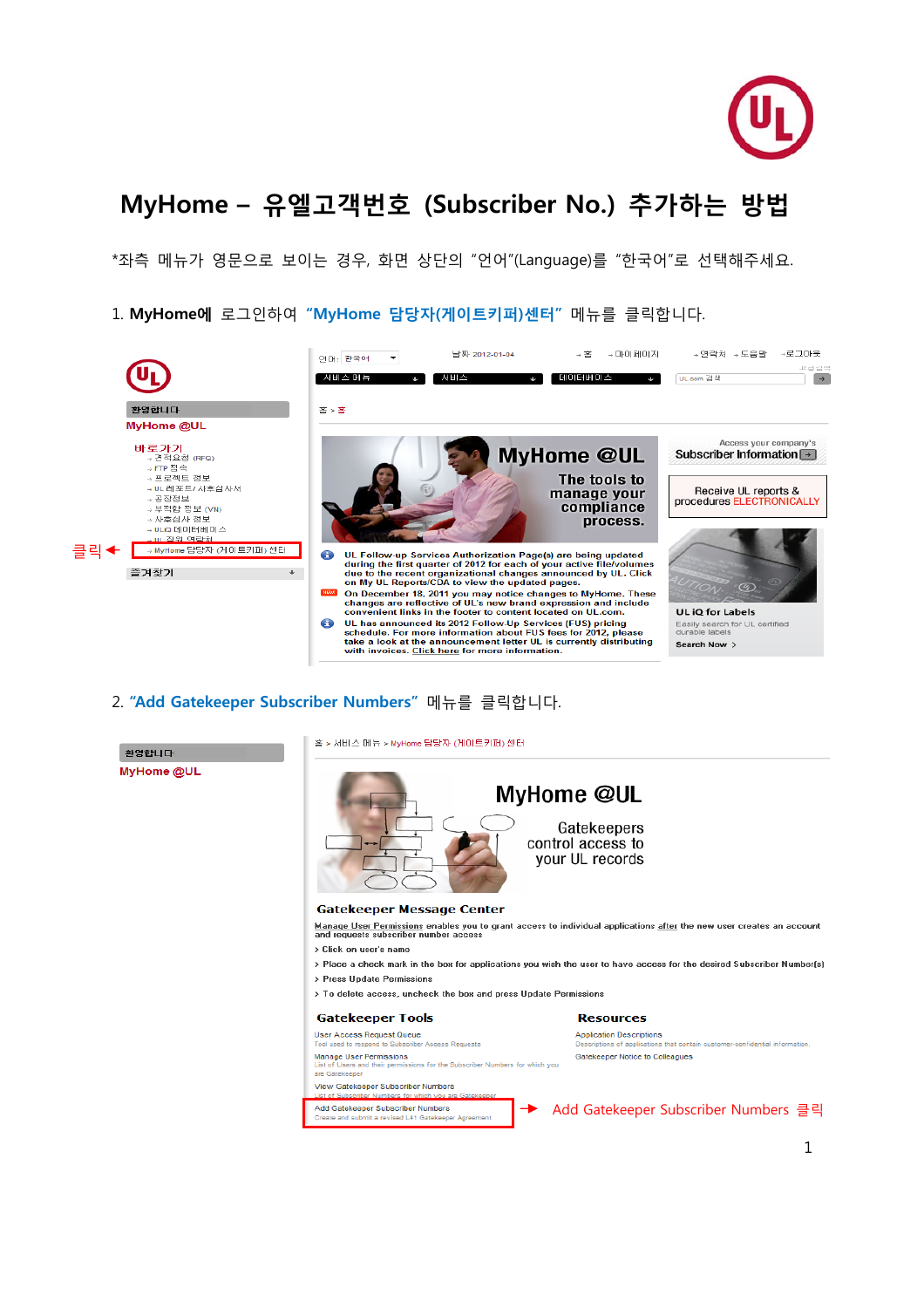

# 3. **"STEP 1 – Create/Revise Draft Gatekeeper Agreement"** 메뉴를 클릭합니다.

|        | <b>Create a Request</b>                                                                                                                                                                              | <b>Cancel a Request</b>                                                                                             |  |  |  |  |
|--------|------------------------------------------------------------------------------------------------------------------------------------------------------------------------------------------------------|---------------------------------------------------------------------------------------------------------------------|--|--|--|--|
|        | STEP <sub>1</sub>                                                                                                                                                                                    | Cancel Current Gatekeeper Agreement Request<br>Cancel a Gatekeeper Agreement Request that is currently in progress. |  |  |  |  |
| 립<br>클 | Create/Revise Draft Gatekeeper Agreement<br>Enter your Subscriber Numbers to create or revise a draft Gatekeeper Agreement as needed; revisions can be<br>made at any time until you complete Step 3 |                                                                                                                     |  |  |  |  |
|        | STEP <sub>2</sub>                                                                                                                                                                                    |                                                                                                                     |  |  |  |  |
|        | <b>Complete and Sign Gatekeeper Agreement</b><br>Instructions on how to prepare the Gatekeeper Agreement for submittal                                                                               |                                                                                                                     |  |  |  |  |
|        | STEP <sub>3</sub>                                                                                                                                                                                    |                                                                                                                     |  |  |  |  |
|        | Send Gatekeeper Agreement to UL<br>Send the completed Gatekeeper Agreement to UL for processing                                                                                                      |                                                                                                                     |  |  |  |  |
|        |                                                                                                                                                                                                      |                                                                                                                     |  |  |  |  |

## 4. 추가할 **고객번호 (Subscribe Number)**를 입력하신 후 **"Submit"** 버튼을 누릅니다.

홈 > 서비스 메뉴 > MyHome 담당자 (게이트키퍼) 센터 > Gatekeeper Agreement Request > Gatekeeper Select

NOTE: Enter only those Subscriber Numbers for your company or its affiliates. Your company must own or control fifty percent (50%) or more of the outstanding equity or capital interests of an affiliate.

Enter the subscriber numbers that you will be managing as gatekeeper under this subscriber number/company.

Please enter the subscriber number:

Submit

고객번호(Subscriber Number)를 입력합니다

### \* **고객번호 (Subscriber Number)**는 9자리로 된 숫자로 하이픈(-)은 입력하지 않습니다

(Subscriber Number 확인 방법:

UL 인보이스, Global Service Agreement, UL 리포트 중 Authorization page,

사후심사 Inspection Report에서 확인 가능합니다. 번호 예) 123456001)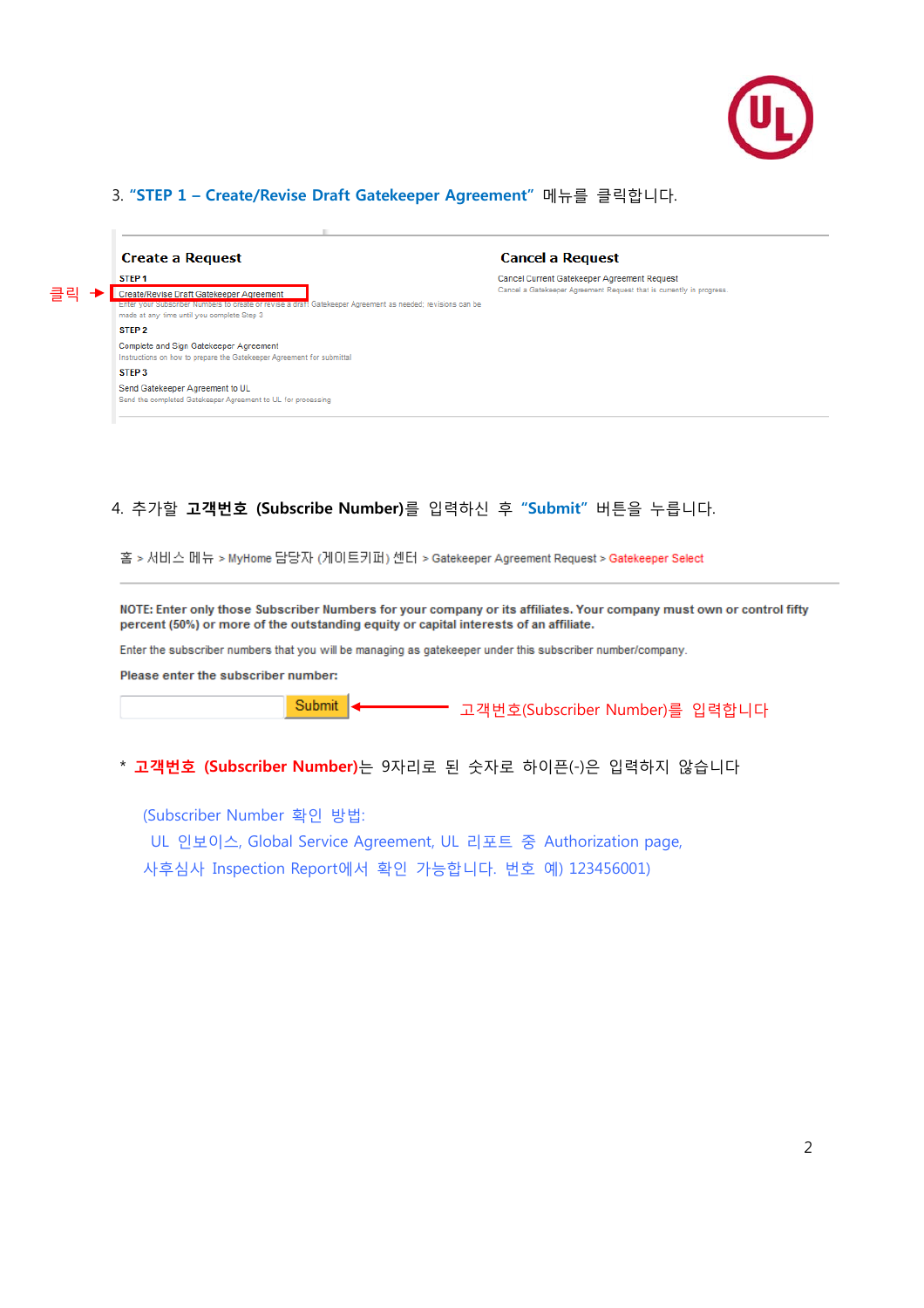

# 5. 이전 페이지에 입력한 고객번호 (Subscriber Number) 및 회사명이 맞게 표시되는지 확인하고 **"Validate Subscriber Numbers and Finalize"** 버튼을 클릭합니다.

| percent (50%) or more of the outstanding equity or capital interests of an affiliate.                      |                                          |  |    | NOTE: Enter only those Subscriber Numbers for your company or its affiliates. Your company must own or control fifty |
|------------------------------------------------------------------------------------------------------------|------------------------------------------|--|----|----------------------------------------------------------------------------------------------------------------------|
| Enter the subscriber numbers that you will be managing as gatekeeper under this subscriber number/company. |                                          |  |    |                                                                                                                      |
| Subscriber No.<br>Company                                                                                  |                                          |  |    |                                                                                                                      |
|                                                                                                            |                                          |  |    |                                                                                                                      |
|                                                                                                            |                                          |  |    |                                                                                                                      |
|                                                                                                            |                                          |  |    |                                                                                                                      |
|                                                                                                            |                                          |  |    |                                                                                                                      |
|                                                                                                            |                                          |  |    |                                                                                                                      |
|                                                                                                            |                                          |  |    |                                                                                                                      |
|                                                                                                            |                                          |  |    |                                                                                                                      |
|                                                                                                            |                                          |  |    |                                                                                                                      |
|                                                                                                            | Validate subscriber Numbers and Finalize |  | 클릭 |                                                                                                                      |

6. 기존에 입력된 **고객번호 (Subscriber Number)**와 회사명 및 새로 추가된 **고객번호 (Subscriber Number)**와 회사명을 확인합니다. 내용을 변경하려면 **"Change Subscriber Number"**를 클릭하고, 내용이 맞으면 **"Request Agreement"**를 클릭합니다

발행된 계약서는 **아이디 및 패스워드 생성시** 입력한 고객님의 이메일로 전송됩니다.

#### **Agreement Confirmation & Completion**

Note: Your request should include only those Subscriber Numbers for your company or its affiliates. Your company must own or control fifty percent (50%) or more of the outstanding equity or capital interests of an affiliate.

Subcriber Numbers that you already have access to

기존에 입력하였던 고객번호(**Subscriber Number)** 및 회사명이 보입니다. Subscriber Numbers being Added to your Agreement

새로 입력한 고객번호(**Subscriber Number)** 및 회사명이 보입니다.

Change Subscriber Numbers Request Agreement **Cancel Agreement Request** 

**\* 이상으로 MyHome에서 L41계약서 발행이 완료 되었습니다. 다음 단계로 넘어가기 위해서 이 메일로 전송된 L41계약서를 프린트 하신 후 아래 안내문에 따라 계속 진행해주시기 바랍니다.**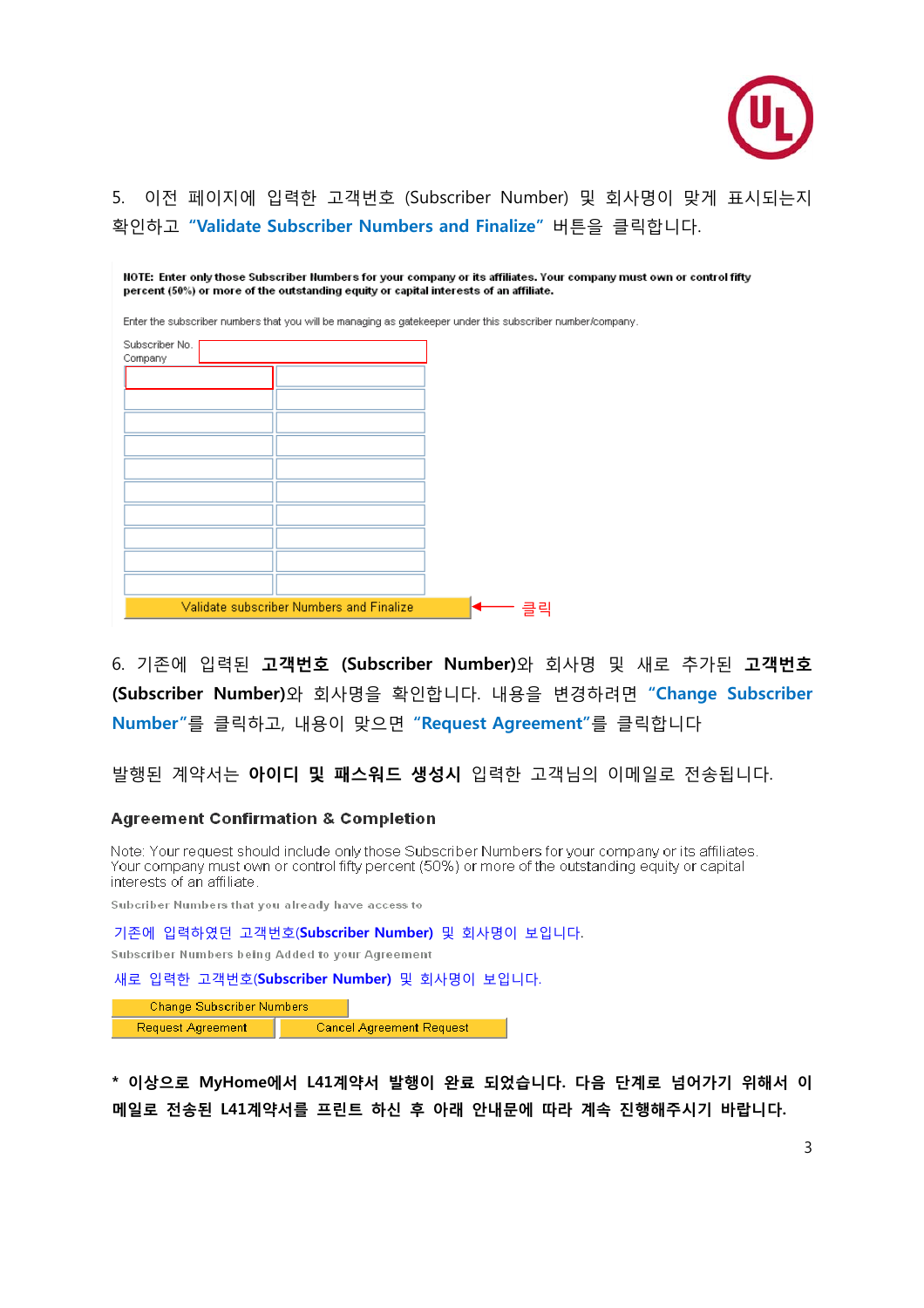

# **7. L41계약서를 작성합니다**

: 이메일로 전송된 L41계약서를 프린트하여 2페이지 하단에 서명을 합니다.

# **\* 서명 시 유의사항**

**Authorized Signature:** 게이트키퍼는 회사를 대표하여 MyHome에서 회사 관련정보를 열람/관리할 수 있는 권한을 부여 받습니다.

따라서 **서명은 게이트키퍼 (Gatekeeper)가 아닌 상위 직급자가** 하여야 합니다. **(게이트키퍼 (Gatekeeper)가 회사 대표인 경우는 본인이 서명할 수 있습니다)**

- **Typed or Printed Name of Authorized signer:** 서명자 영문 이름 예) JIHO KIM
- **Typed or Printed Title of Authorized signer:** 서명자의 영문 직급 예) QA Manager
- **Company Name:** 영문 Full 회사명 예) ABC CO LTD
- **Authorized Signer's email Address:** 서명자의 이메일 주소
- **Authorized Signer's Telephone Number:** 서명자의 전화번호

### 8. 작성한 L41 계약서를 **MyHome 에서 UL 로 전송**합니다.

1) **"STEP3 Send Gatekeeper Agreement to UL"을 클릭합니다.** 

| <b>Create a Request</b>                                                                                                                                                                                                                        | <b>Cancel a Request</b>                                                                                             |  |  |  |  |
|------------------------------------------------------------------------------------------------------------------------------------------------------------------------------------------------------------------------------------------------|---------------------------------------------------------------------------------------------------------------------|--|--|--|--|
| STEP <sub>1</sub><br>Create/Revise Draft Gatekeeper Agreement<br>Enter your Subscriber Numbers to create or revise a draft Gatekeeper Agreement as needed; revisions can be<br>made at any time until you complete Step 3<br>STEP <sub>2</sub> | Cancel Current Gatekeeper Agreement Request<br>Cancel a Gatekeeper Agreement Request that is currently in progress. |  |  |  |  |
| Complete and Sign Gatekeeper Agreement<br>Instructions on how to prepare the Gatekeeper Agreement for submittal                                                                                                                                |                                                                                                                     |  |  |  |  |
| STEP <sub>3</sub><br>Send Gatekeeper Agreement to UL<br>Send the completed Gatekeeper Agreement to UL for processing                                                                                                                           |                                                                                                                     |  |  |  |  |
|                                                                                                                                                                                                                                                |                                                                                                                     |  |  |  |  |

- 2) 필요한 정보를 입력하고 계약서를 UL로 전송합니다
	- a) **서명자 정보 입력 영문 이름, 영문 직책, 회사명, 전화번호, 이메일**
	- b) 계약서 **전송 방법**을 **선택합니다**
		- 업로드 시 L41은 반드시 **TIP또는 PDF** 형태로, L41 2장을 하나의 파일로 만들 어서 업로드 합니다.
		- 팩스로 제출 시, L41 전송 방법을 Fax로 선택하고 **02-2009-9471**로 L41 2장 모두 팩스 전송합니다.